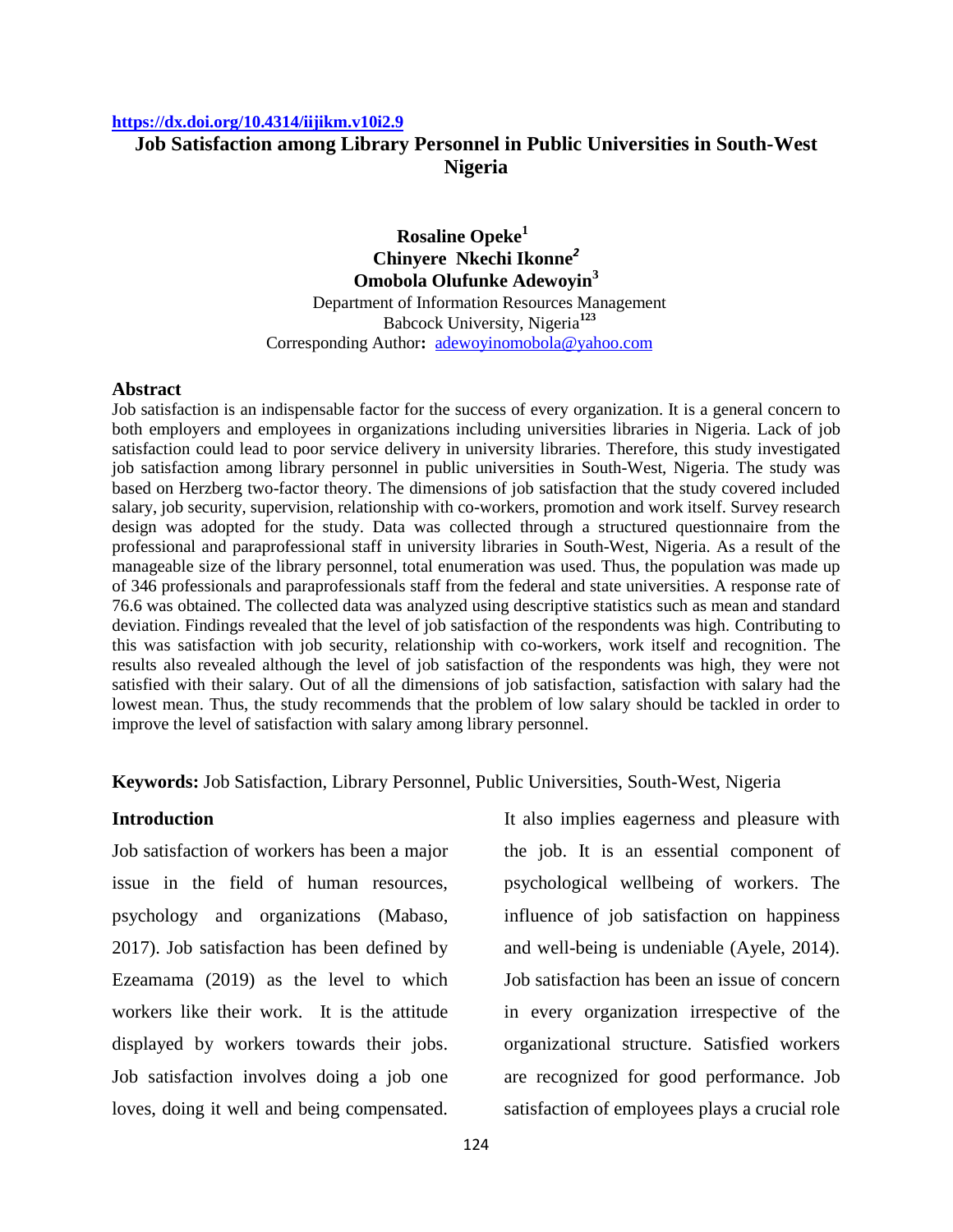in determining the general productivity of workers in every organization.

Job satisfaction is the attitude of the employees towards their wages, working conditions, promotion, and recognition. It is an essential factor for personal fulfillment in the course of carrying out one's duty. Ansong (2018) opine that it is essential for organizations to satisfy their workers in order to motivate them to work hard. According to him, job satisfaction is the expression of happiness that workers show towards their work, as a result of certain benefits they get from their job, which affect their decision to stay in the organization for a long period. Job satisfaction is the attitude displayed by workers towards their jobs. It has to do with the perceptions of workers towards their salaries, co-workers, supervision, policies of the organizations, and the promotion opportunities. It is usually perceived to be directly connected to productivity and personal well-being.

Job satisfaction has to do with the perceptions of workers towards their salaries, co-workers, supervision, policies of the organizations, and the promotion opportunities. It is usually perceived to be directly connected to productivity and personal well-being. Job satisfaction of

library personnel is necessary for the achievement of the goals of university. This study, therefore, investigated job satisfaction among library personnel in public universities in South-West, Nigeria.

#### **Statement of the Problem**

Job satisfaction is an indispensable factor for the success of every organization. It is a general concern to both employers and employees in organizations including universities libraries in Nigeria. Job satisfaction is essential for workers to remain committed and improve their performance in their organizations. Lack of job satisfaction could result lead low productivity and inefficiency. Studies have shown that the level of job satisfaction of library personnel was low (Idiegbeyan-Ose, 2017, Oyovwevotu, 2017). It is a threat to information service delivery in the university libraries. Consequently, this study examined job satisfaction of library personnel in public universities in South-West, Nigeria.

### **Objective of the Study**

The study investigated the level of job satisfaction of library personnel in public universities in South-West, Nigeria. The specific objectives of this study were to:

125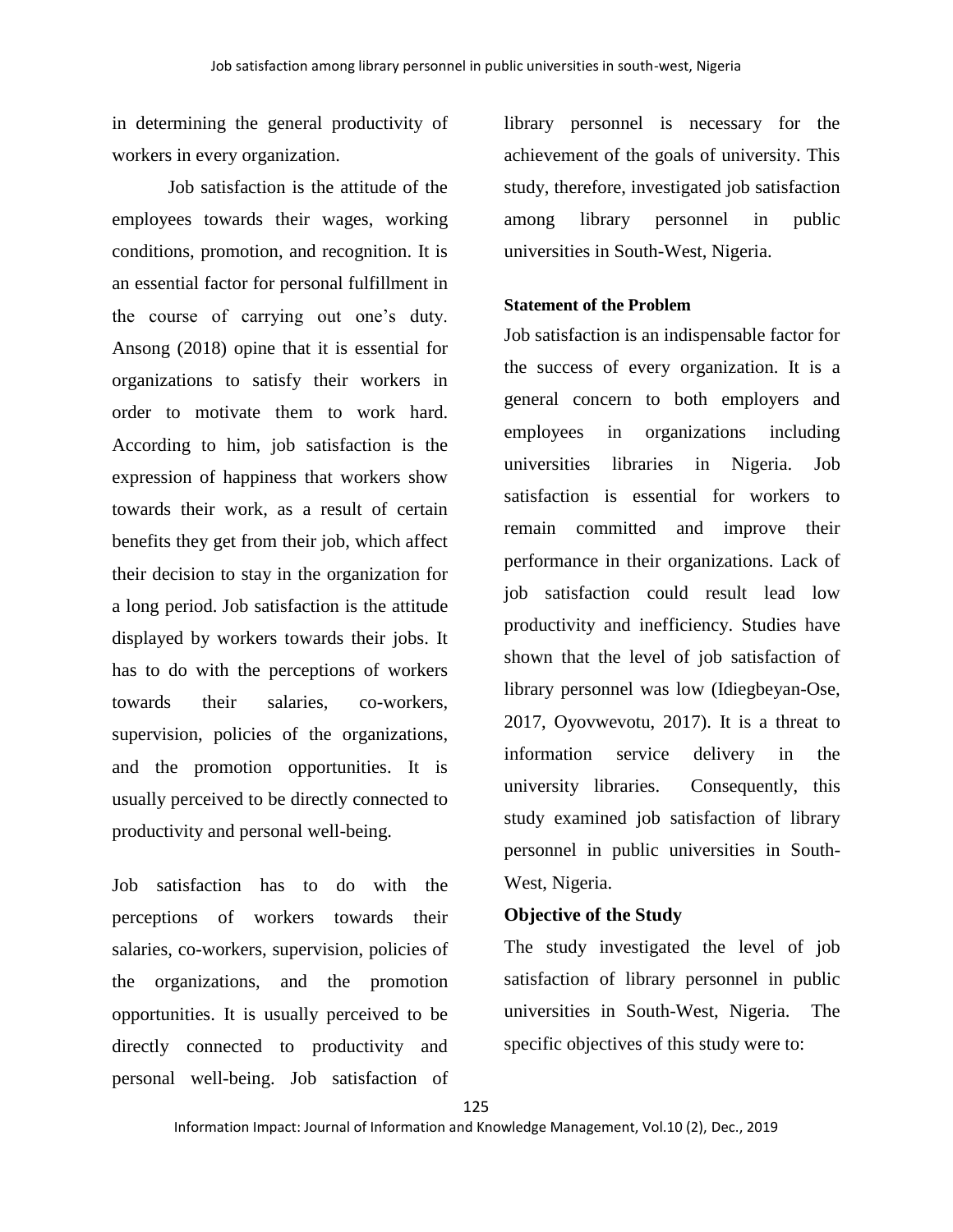- 1. find out the level of satisfaction of library personnel in public universities in South-West, Nigeria with their salary;
- 2. find out the level of satisfaction of library personnel in public universities in South-West, Nigeria with their supervisors;
- 3. find out the level of satisfaction of library personnel in public universities in South-West, Nigeria with relationship with their coworkers;
- 4. find out the level of satisfaction of library personnel in public universities in South-West, Nigeria with the promotion opportunities.

# **Review of Literature**

Job satisfaction is one of the key factors for the success of any organization. Baro, Fyneman and Zoukemefa (2013) investigated the level of job satisfaction among cataloger librarians in university libraries in Nigeria. The results revealed that catalogers in university libraries in Nigeria were dissatisfied with roles, responsibilities, workplace culture, rewards (salaries/benefits), and professional development while they were satisfied with administration, supervision, performance

evaluation, and opportunities. Ola and Adeyemi (2012) investigated motivation and job satisfaction of library personnel. The findings revealed that the morale of staff in the target group was doused due to frustration resulting from lack of involvement in decision making and inadequate among others. The study by Oyovwevotu (2017) revealed that librarians' level of job satisfaction in public universities in Nigeria was low.

Yaya (2017) found that job satisfaction of library personnel was high. Badia and Madawaki (2016) found that the level of job satisfaction of the library personnel was low. Majority of the respondents were not satisfied with their jobs. Oluchi (2012) studied job satisfaction among librarians in academic libraries in Nigeria. The results revealed that the level of job satisfaction among the respondents was commendable. Thornton (2000) identified some of the sources of dissatisfaction and points out areas of satisfaction of librarians. Adio and Popoola (2010) found that job satisfaction has significant influence on career commitment of librarians working in the federal university libraries.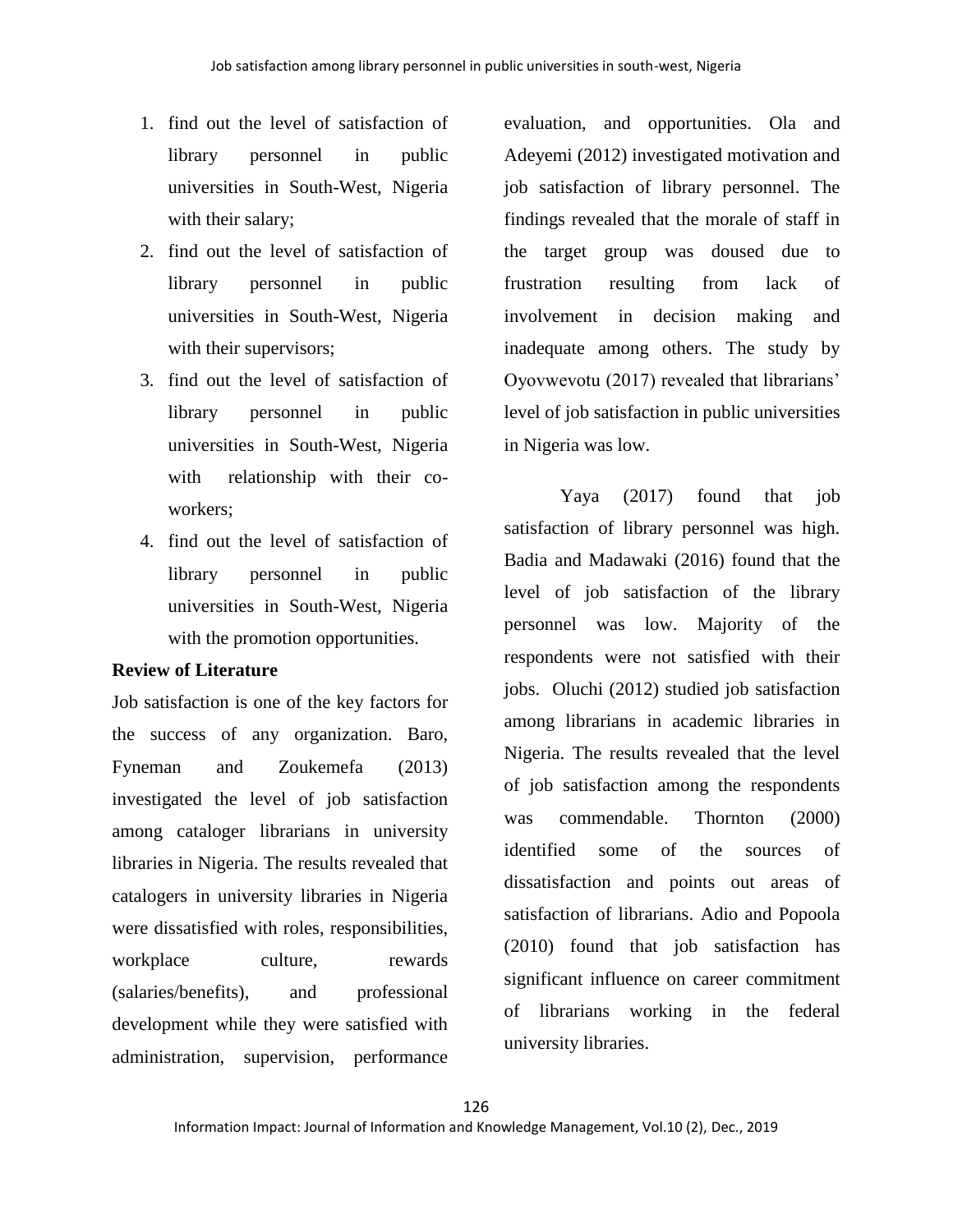Amune (2013) surveyed job motivation as a predictor of job satisfaction among library personnel. The results showed that there were motivational packages that significantly predicted the satisfaction of library staff and there was no significant difference between the satisfaction derived by professional and nonprofessional library staff. The study further showed that library staff derived most satisfaction from salary, library policies, administration, advancement personal growth and job security*.* Ikonne and Haliso (2014) explored the influence of spatial comfort and environmental workplace ergonomics on the job satisfaction of librarians in the Federal and State university libraries in Southern Nigeria. The study adopted the survey research design. The results showed that there was a positive relationship between ergonomics and job satisfaction.

Hart (2010) investigated job satisfaction among library personnel in a university in South Africa. Hart stated that dissatisfaction was most strongly associated with stagnation, frustration poor remuneration etc. Ikonne and Onuoha (2015) conducted a study which investigated factors influencing the job satisfaction of

library personnel in university libraries in Nigeria. The results revealed that job security, satisfactory relationship with supervisor, satisfactory interaction with colleagues and satisfactory interaction with information user/customer/ clients were significant factors that influenced the librarians' job satisfaction.

Bello (2007) investigated cataloguing practices and job satisfaction in Nigerian academic libraries. The study revealed that the respondents were highly satisfied. Baro, Seimode, and Godfrey (2014) that cataloguers in federal university libraries were more satisfied with their job than their private university colleagues. Leysen and Boyston (2009) investigated job satisfaction of cataloger librarians. The results showed that respondents were satisfied with their jobs. Job facets that cataloger librarians found most important were the benefits package, relationships with coworkers, and opportunities to learn new skills. A lot of them agreed that their supervisors were competent managers. Majority felt that their supervisors had confidence in their abilities and judgment.

Igbokwe (2010) investigated job satisfaction and performance of librarians in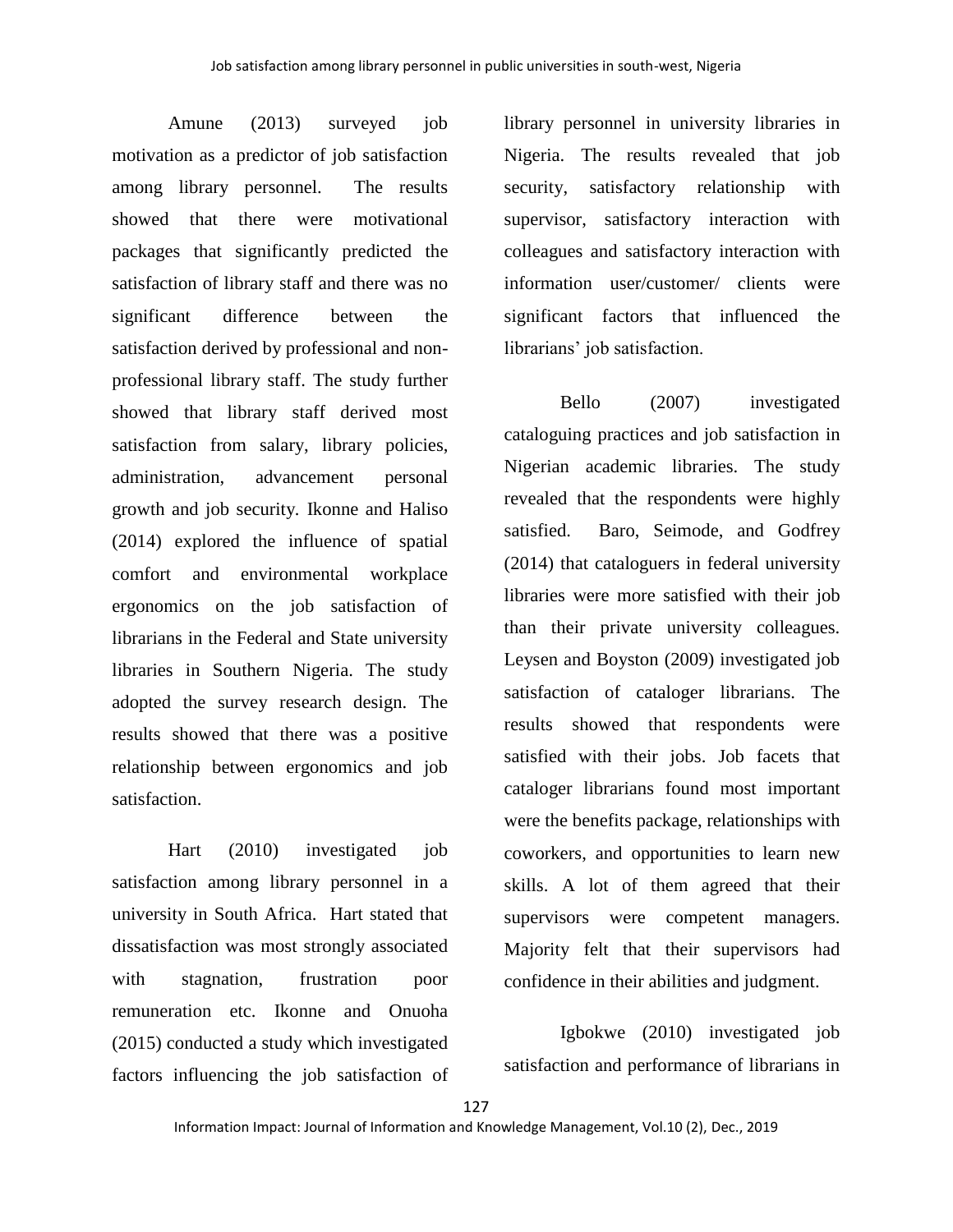federal university libraries in South East Nigeria. The results revealed that job satisfaction existed among the respondents in federal university libraries in South East, Nigeria. The job satisfaction was associated to factors such as opportunity for promotion, good working environment and salary. It also revealed that job satisfaction had great influence on job performance. Igbasha, Beetseh, and Kumba (2016) investigated factors affecting job satisfaction of library personnel in Nigeria. The study revealed that job security, satisfactory relationship with my supervisor, satisfactory interaction with colleagues and satisfactory interaction with users were important factors that influenced the librarians' job satisfaction. Satisfaction with salary and fringe benefits, working condition, and opportunities to conduct research were rated low.

Sa'adatu, Sanusi, Ekoja, and Aduku (2015) examined job satisfaction of teacher librarians in the Federal Capital Territory (FCT). The study revealed that the teacher librarians had high level of job satisfaction. Onuoha, Samuel and Ojo (2014) investigated the influence of gender on job satisfaction of library personnel. The results revealed that majority of the staff were moderately satisfied with their job. Chuks-

Ibe and Ozioko (2014) investigated the problems militating against job satisfaction among librarians in academic libraries in Nigeria. The results showed that lack of opportunities for socialization and promotion, lack of managerial skills by administrators and poor library equipment were some of the challenged associated with job satisfaction.

Yaya, opeke and Onuoha (2016) examined the link between job satisfaction and productivity of librarians in universities in Nigeria. The results revealed that the level of job satisfaction was high. Amune (2014) investigated determinants of job satisfaction among male and female librarians in a university library. The results showed that female librarians in public university libraries were more satisfied with their jobs than their male colleagues. The results of the research by Idiegbeyanose (2018) revealed that the level of job satisfaction of respondents was low. Poor recognition and working environment provided by their organizations were the reasons for their low level of job satisfaction. The results of the research by Adio and Popoola (2010) showed that librarians in federal university libraries were highly satisfied with their jobs. Adigwe and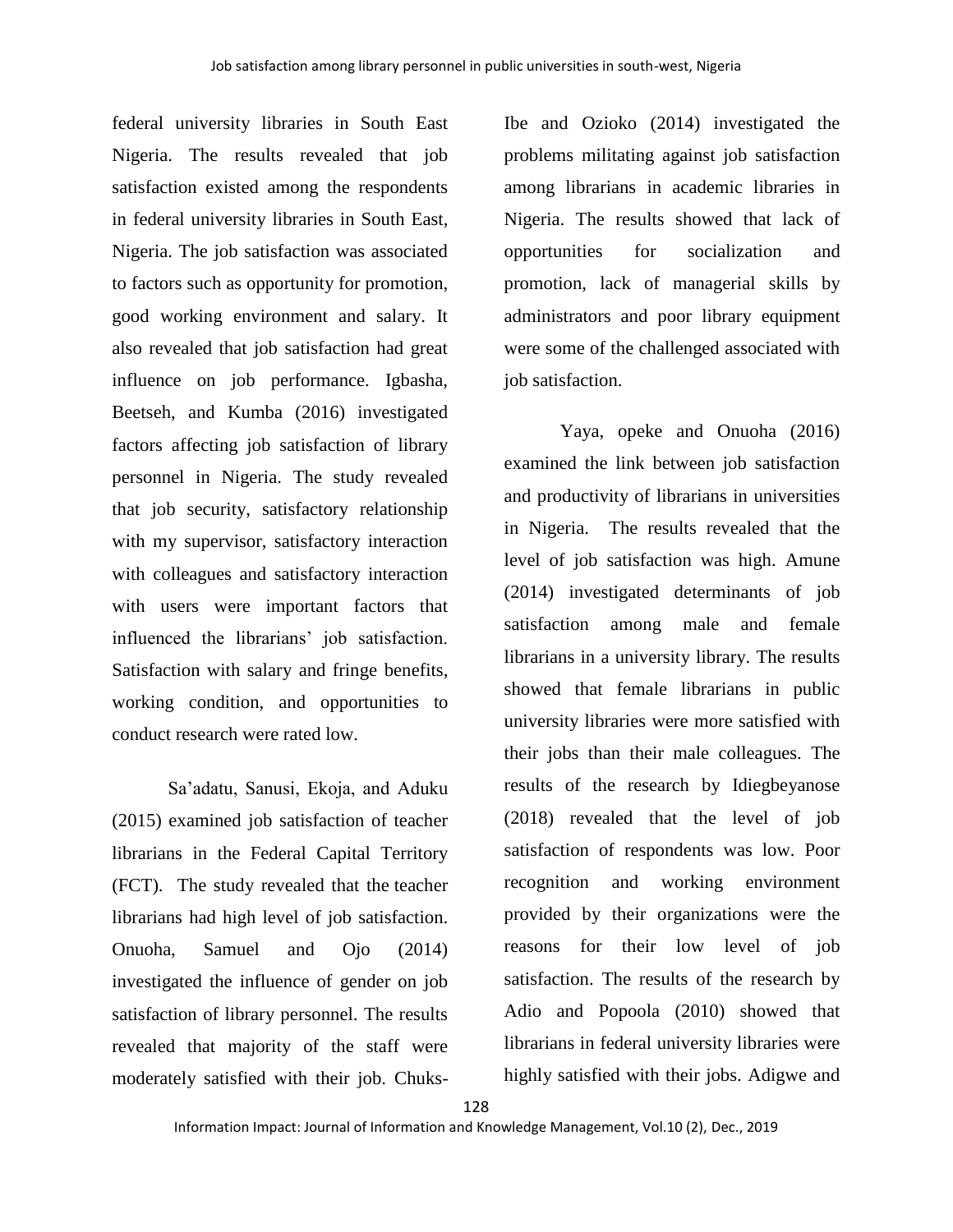Oriola (2015) found that the degree and level of satisfaction derived from one's job was sine qua non to the level of productivity.

Saka, Akor and Opaleke (2016) studied the influence of job satisfaction on the performance of library personnel in university libraries. Herzberg's two factor theory was the theory in which the theory was based. The results revealed that there was no significant relationship between job satisfaction and job performance among the library personnel. The study recommended that intrinsic and extrinsic factors should be applied. Ranaweera and Li (2018) found that the library personnel were moderately satisfied with their jobs. They were mostly satisfied with nature of work and coworkers. They were least satisfied with career development opportunities, salary and benefits. The study recommended increase in salary of the personnel. Moreover, the study recommended that management should support staff in their career development.

Igbokwe (2010) investigated job satisfaction and performance of librarians in federal university libraries in South East Nigeria. The results revealed that job

satisfaction existed among the respondents in federal university libraries in South East Nigeria. The job satisfaction was associated to factors such as opportunity for promotion, good working environment and salary. Omolase (2008) points that a range of factors that influence an employee's level of job satisfaction include salary, perceived fairness of promotion system, good working condition, social relationships, leadership and the work itself.

The results of the study conducted by Akpa, Soetan, Nwankwere, and Magaji (2016) revealed that job satisfaction with coworkers was the highest rated job satisfaction variable, followed by satisfaction with work itself, advancement opportunities, supervision, promptness of salary payment, working conditions, promotion opportunities, and recognition. The satisfaction with benefits and pay had the least average positive response. Akintayo (2018) found that university registry personnel were satisfied with their jobs. They indicated that they were very satisfied with the nature of work and were satisfied with responsibility, achievement, and recognition while satisfaction with promotion recorded a low level. It was recommended that the university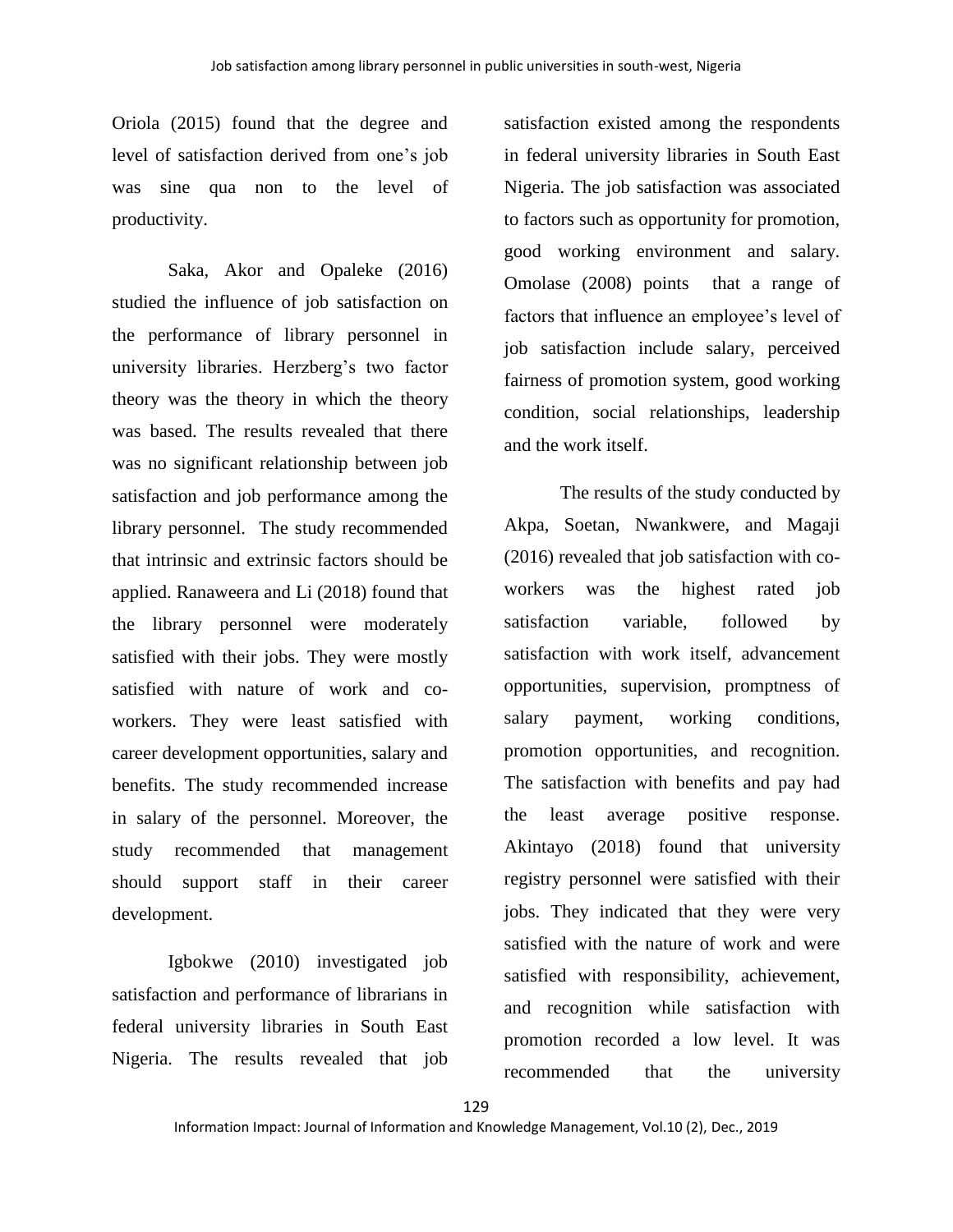administrator should look into the factors that that are important to enhance job satisfaction of the university registry personnel.

Badawi (2006) explored the levels of job satisfaction of female librarians in Nigeria. The results of the study revealed that female librarians in Nigeria are very satisfied with achievement, interpersonal relationships, recognition, growth/advancement, work itself, salary, personal life and job security. They reported moderate satisfaction with supervision and responsibility.

# **Theoretical Framework**

Although there are many theories on job satisfaction, Herzberg's two factor theory was used for the study because it is relevant to the study.

# **Herzberg's Two Factor Theory**

Herzberg's two factor theory is also known as the motivation hygiene theory. The theory was developed by a psychologist, Frederick Herzberg in 1959. Herzberg stated that the factors that lead to satisfaction were different from those leading to dissatisfaction (Perumalsami, 2014; Igbeneghu & Popoola, 2011; Wairrach 2013). He conducted research to determine

which factors in an employee's work environment caused satisfaction or dissatisfaction. He found that people who felt good about their jobs gave very different responses from the people who felt bad about their jobs (Ogunnaike, Ekweme, Adeyemo & Okedurum, 2017). His findings indicate that poor working conditions lead to dissatisfaction, however, this does not mean that good working conditions would result in job satisfaction either (Booysen, 2008).

# **Methodology**

The study adopted survey research design. Survey research design is proper for collecting primary data from a large population because it reflects the opinions and attitudes of respondents about the subject matter (Akomolafe, 2019). This study sought to obtain data on job satisfaction of library personnel in public universities in South-West, Nigeria. The design was appropriate for the study because opinions of library personnel were the source of data collection.

The population of the study comprised of professionals and paraprofessional staff in the public universities in South-West, Nigeria. It comprised of 347 of the personnel in the public universities in South-West, Nigeria.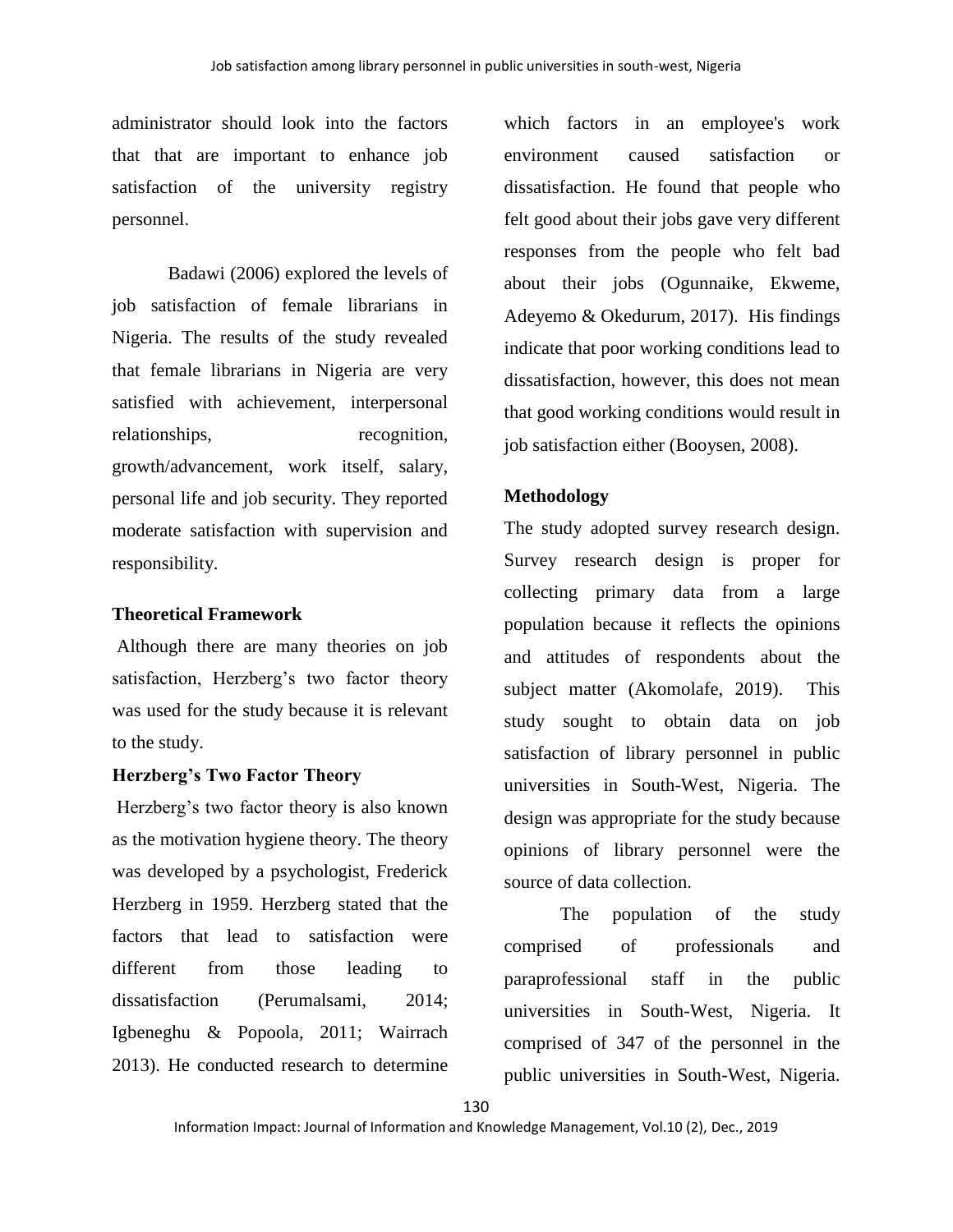The sample comprised of the professional and paraprofessional staff in the federal and state universities in South-West Nigeria. As a result of the manageable size of the library personnel, total enumerative was used. Hence, the entire population of the library personnel in both federal and state universities was the sample size. The six states in the South-West geopolitical zone of Nigeria are Ekiti, Lagos, Ogun, Ondo, Osun and Oyo. The research instrument that was

used for data collection was questionnaire. The instrument measured job satisfaction of the library personnel. The instrument was developed by the researcher. The questionnaire was distributed and collected by the researcher and research assistants.

# **Results**

The study sought to know the level of job satisfaction of library personnel in public universities in South-west, Nigeria. The Table presents the results.

| S/                      | <b>Salary</b>                       | Highl   | Satisfi | Modera   | Dissat | Highl          | <b>Mean</b> | <b>SD</b> |
|-------------------------|-------------------------------------|---------|---------|----------|--------|----------------|-------------|-----------|
| N                       |                                     | y       | ed      | tely     | isfied | y              |             |           |
|                         |                                     | satisfi |         | satisfie |        | dissat         |             |           |
|                         |                                     | ed      |         | d        |        | isfied         |             |           |
| $\mathbf{1}$            | Sufficiency of salary to<br>meet    | 24      | 79      | 100      | 32     | 29             | 3.14        | 1.10      |
|                         | personal and family expenses        | (9.1)   | (29.9)  | (37.9)   | (12.1) | (11.0)         |             |           |
| $\overline{2}$          | Fairness of salary with the amount  | 22      | 91      | 96       | 34     | 20             | 3.23        | 1.03      |
|                         | of work                             | (8.4)   | (34.6)  | (36.5)   | (12.9) | (7.6)          |             |           |
|                         | <b>Job Security</b>                 |         |         |          |        |                |             |           |
| 3                       | Level of job security               | 77      | 119     | 43       | 15     | 9              | 3.91        | 0.94      |
|                         |                                     | (29.3)  | (45.2)  | (16.3)   | (5.7)  | (3.4)          |             |           |
| $\overline{\mathbf{4}}$ | Permanence                          | 86      | 103     | 50       | 15     | 7              | 3.94        | 0.99      |
|                         |                                     | (33.0)  | (39.5)  | (19.2)   | (5.7)  | (2.7)          |             |           |
|                         | <b>Supervision</b>                  |         |         |          |        |                |             |           |
| 5                       | Handling of personal and work-      | 39      | 123     | 65(24.8) | 26     | 10             | 3.60        | 0.98      |
|                         | related issues by supervisors       | (14.9)  | (46.9)  |          | (24.8) | (3.8)          |             |           |
| 6                       | Trust in my supervisors for their   | 47      | 109     | 72       | 25     | 9              | 3.61        | 0.99      |
|                         | encouragement                       | (17.9)  | (41.6)  | (27.5)   | (9.5)  | (3.4)          |             |           |
|                         | <b>Relationship with co-workers</b> |         |         |          |        |                |             |           |
| $\overline{7}$          | Competency of co-workers in their   | 53      | 125     | 63       | 15     | $\overline{5}$ | 3.79        | 0.90      |
|                         | job                                 | (20.3)  | (47.9)  | (24.1)   | (5.7)  | (1.9)          |             |           |
| 8                       | Co-operative among co-workers       | 65      | 111     | 68       | 11     | 6              | 3.84        | 0.93      |
|                         |                                     | (24.9)  | (42.5)  | (26.1)   | (4.2)  | (2.3)          |             |           |
|                         | <b>Recognition</b>                  |         |         |          |        |                |             |           |

**Level of job satisfaction of library personnel in public universities in South-West, Nigeria**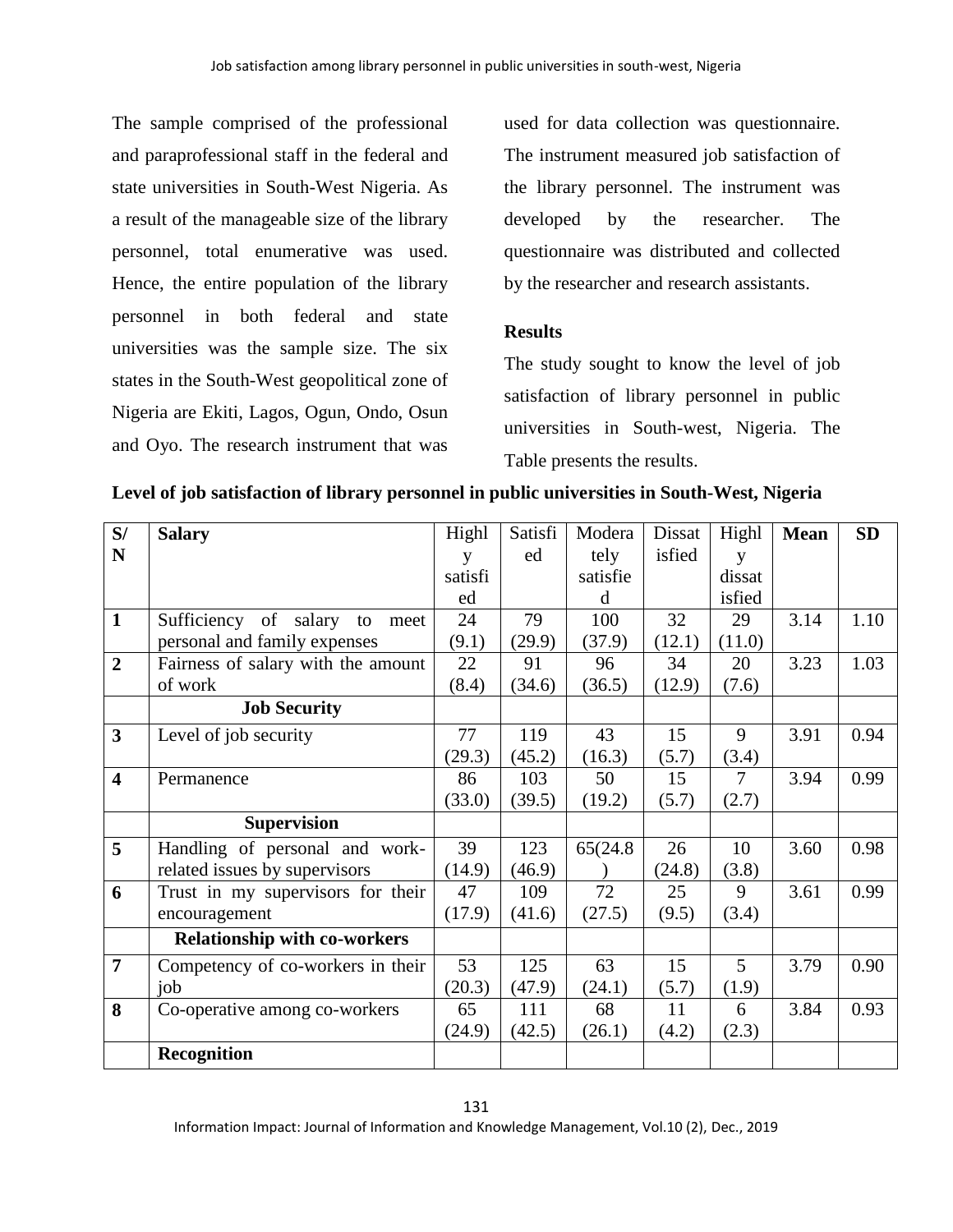| $\boldsymbol{9}$ |                                          |        |        |          |        |                |      |      |
|------------------|------------------------------------------|--------|--------|----------|--------|----------------|------|------|
|                  | Recognition and respect given for        | 42     | 117    | 84       | 13     | 8              | 3.65 | 0.91 |
|                  | personal efforts                         | (15.9) | (44.3) | (31.8)   | (4.9)  | (3.0)          |      |      |
| 10               | Recognition<br>given<br>for<br>group     | 44     | 106    | 89       | 9      | 13             | 3.61 | 0.97 |
|                  | achievement                              | (16.9) | (40.6) | (34.1)   | (3.4)  | (4.9)          |      |      |
|                  | <b>Promotion and advancement</b>         |        |        |          |        |                |      |      |
|                  | opportunities                            |        |        |          |        |                |      |      |
| 11               | Opportunities<br>provided<br>for         | 59     | 100    | 81       | 15     | 10             | 3.70 | 0.99 |
|                  | promotion                                | (22.3) | (37.9) | (30.7)   | (5.7)  | (3.4)          |      |      |
| 12               | criteria<br>Selection<br>followed<br>for | 45     | 96     | 86       | 27     | 9              | 3.54 | 1.00 |
|                  | promotion                                | (17.1) | (36.5) | (32.7)   | (10.3) | (3.4)          |      |      |
|                  | <b>Growth/Career development</b>         |        |        |          |        |                |      |      |
| 13               | Interest shown by the management         | 35     | 114    | 73       | 27     | 15             | 3.48 | 1.03 |
|                  | in career development of staff           | (13.3) | (43.2) | (27.7)   | (10.2) | (5.7)          |      |      |
| 14               | Opportunities provided for career        | 38     | 114    | 80(30.5) | 18     | 13             | 3.56 | 0.98 |
|                  | development of staff                     | (14.5) | (43.5) |          | (6.9)  | (4.6)          |      |      |
|                  | Work itself                              |        |        |          |        |                |      |      |
| 15               | Feeling of fulfillment in the work I     | 46     | 132    | 64       | 18     | $\overline{4}$ | 3.75 | 0.88 |
|                  | am engaged in                            | (17.4) | (50.0) | (24.2)   | (6.8)  | (1.5)          |      |      |
| 16               | Clarity of job description               | 57     | 107    | 85       | 10     | 3              | 3.78 | 0.87 |
|                  |                                          | (21.8) | (40.8) | (32.4)   | (3.8)  | (1.1)          |      |      |

Field survey, 2019

The Table shows that the level of job satisfaction of library personnel in public universities in South-West, Nigeria was high. The Table gives details of the level of job satisfaction of library personnel in public universities examined in this study. The table shows all the indicators used in the study (salary, job security, supervision, relationship with co-workers, recognition, promotion and advancement opportunities, and work itself. The table reveals the average mean score to the responses to each indicator of job satisfaction and the overall mean score for all the indicators. The table also shows that the level of job satisfaction

of library personnel in public universities was high, with the mean score of 3.63 on a five –point scale. This shows that library personnel in public universities were highly satisfied with their job. Contributing to this was job security which had the highest mean of 3.93, with level of job security and permanence of job had mean of 3.91 and 3.94 respectively.

This was followed by relationship with co-workers (i.e. competency of coworkers in their job and cooperative among co-workers had mean of M=3.79 and M  $=$  3.84). Work itself (M $=$  3.77) (i.e. feeling of fulfillment in the work that library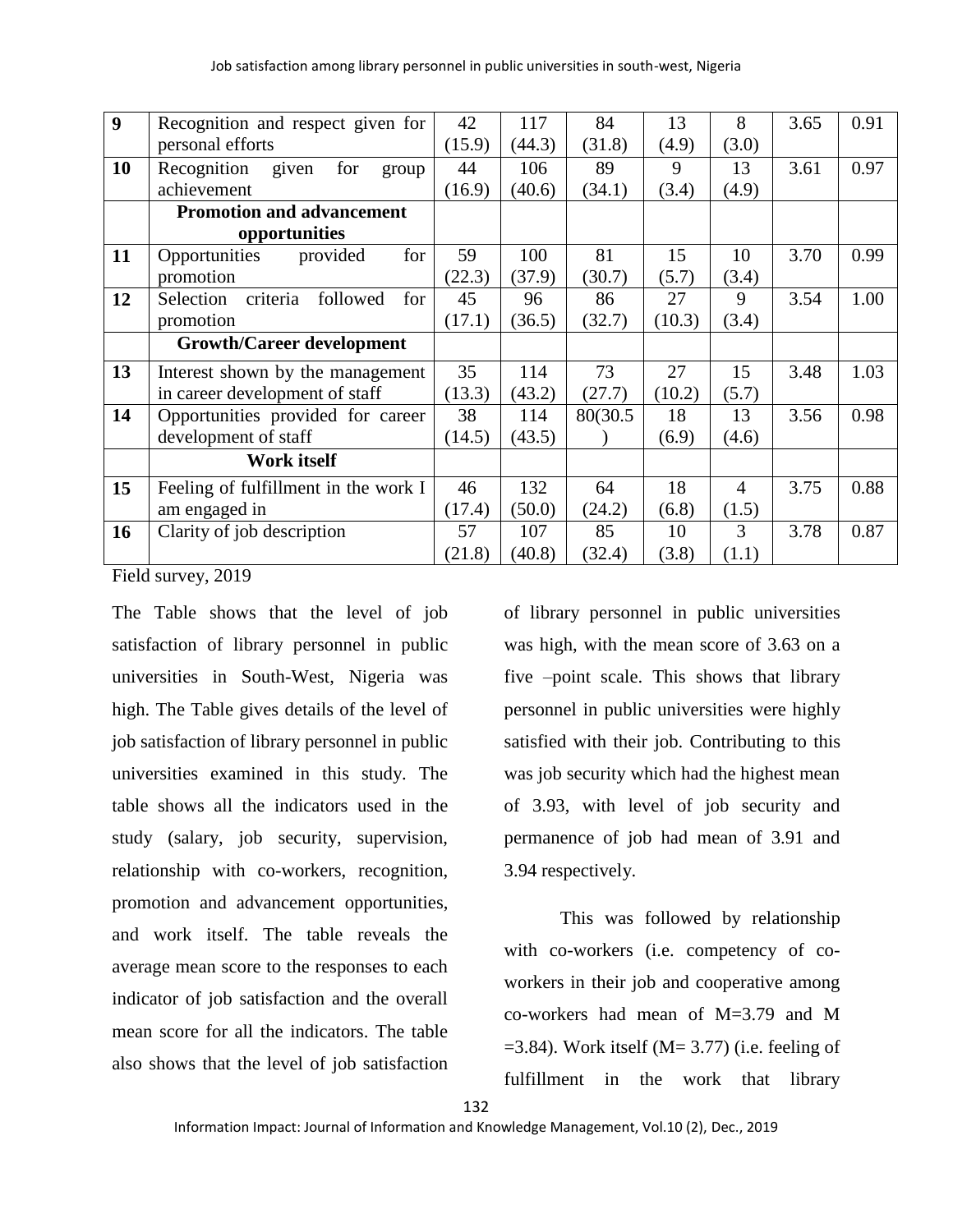respondents are engaged in and clarity of job description had M= of 3.75 and M= 3.78. Salary had the lowest mean M=3.19(i.e. sufficiency of salary to meet personal and family expenses had  $M = 3.14$  fairness of salary with the amount of work of the library personnel had  $M = 3.23$ . This implies that the respondents were not satisfied with their salary. When workers feel that their salary cannot meet their needs, their commitment to their organizations might decrease.

### **Discussion of Findings**

The study examined level of job satisfaction of library personnel in public universities in South-West, Nigeria. This section reports the findings of this study and discusses the findings in line with previous studies. The results revealed a high level of job satisfaction among library personnel in public universities in South-West, Nigeria. The finding is in agreement with earlier studies carried out by Ezeamama (2019), Ekere and Ugwu (2011), Yaya (2017), and Kolo (2018). Ekere and Ugwu (2011) investigated the influence of personal characteristics of librarians on their job satisfactions in University Libraries in Nigeria and found a high level job satisfaction among the library personnel. Yaya (2017) also found that the level of job

satisfaction of librarians in university libraries was high. Kolo (2018) also reported that the workers had high level of job satisfaction.

Similarly, the finding agreed with Adigwe and Oriola (2014) and Onuoha, ogunjimi and Owodunni (2016). Adigwe and Oriola (2014) reported that the majority of the respondents expressed satisfaction with their jobs indicating that the level of job satisfaction among special library personnel in Southwest Nigeria was very high. Onuoha, Ogunjimi and Owodunni (2016) investigated the relationship between self-concept, role clarity and the job satisfaction of library personnel in selected university libraries. The results revealed a high level of self-concept, role clarity and job satisfaction among respondents. The implication of this is that the personnel have positive attitude towards their jobs attitude which will definitely result to increase their commitment and productivity.

However, the result disagreed with similar studies conducted by Oyovwevotu (2017), Idiegbeyan-Ose (2018), Idiegbeyan-Ose, Opeke, Aregbesola, Owolabi and EyiOlorunshe (2019). Idiegbeyan-Ose, Opeke, Aregbesola, Owolabi and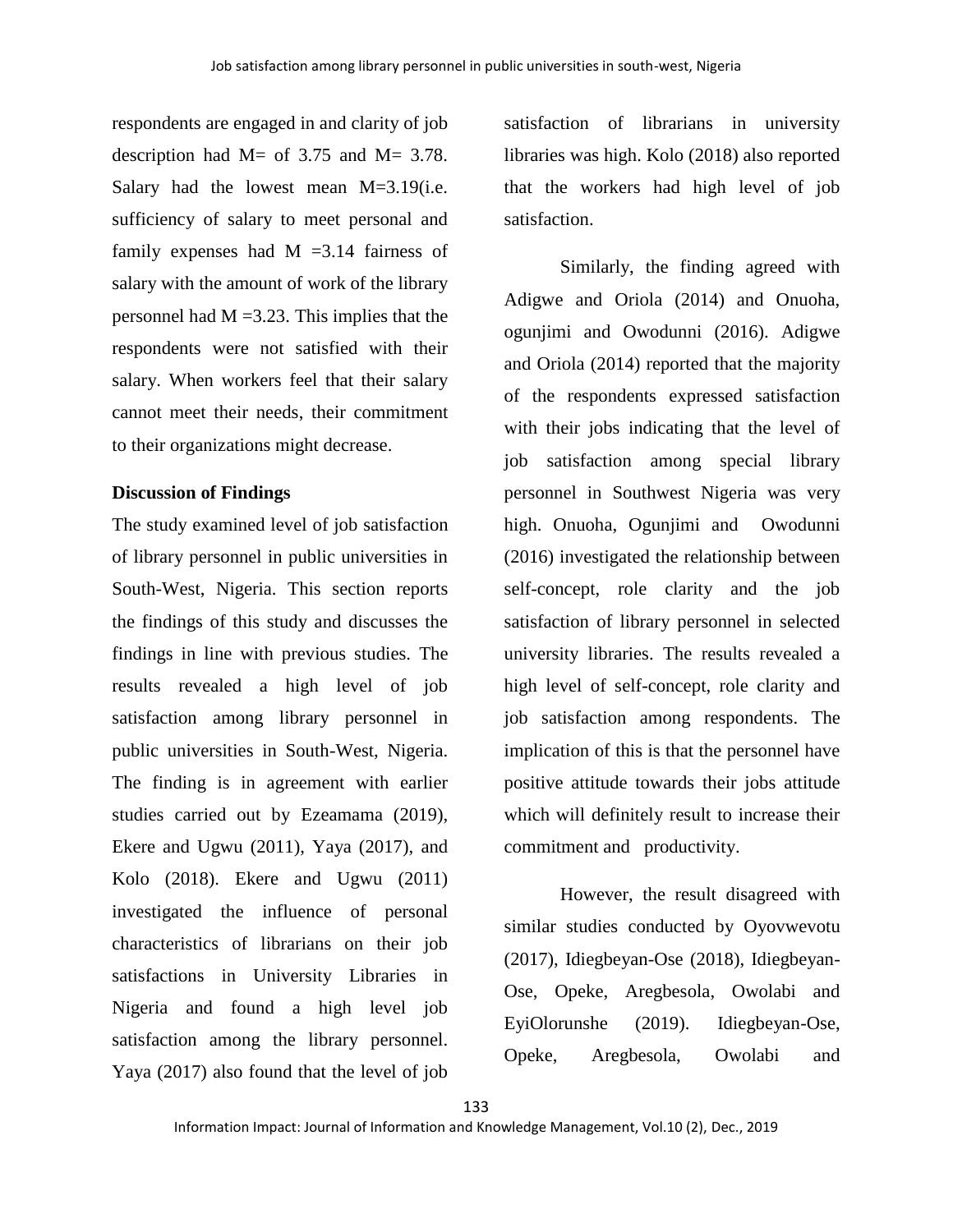EyiOlorunshe (2019) investigated the relationship between motivation and job satisfaction of library personnel in university libraries in Nigeria. The results show that the library staff job satisfaction was low. Oyovwevotu (2017) reported that the level of job satisfaction of librarians in public universities in Nigeria was low.

Another major finding of this study was that the library personnel were not satisfied with their salary. Out of all the dimensions of job satisfaction, satisfaction with pay had the lowest mean. Satisfaction with pay was rated low. This result corroborates with Ikonne and Onuoha (2015) Daship (2012), and Ikolo (2017) who reported that library personnel were not satisfied with their salary. Esakkimuthu and Vellaichamy (2015) noted that salary is a vital enticement that entices and retains the workers in organizations. According to them, timely dissemination of information to patrons can be enhanced only when library personnel have high commitment. It is important to know the level of job satisfaction of workers, since the level of job satisfaction achieved by workers would assist to develop policies not only to improve the level of satisfaction but also for the efficient practice of the privatization

policy (Gopinath & Kalpana, 2019). Consequently, this study concluded that the level of job satisfaction of library personnel in universities was high. As a result of this, it is assumed that productivity of the staff is high and there is low turnover.

### **Conclusion and Recommendations**

The study examined job satisfaction of library personnel in public universities in South-west, Nigeria. Survey design was used for the study. The level of job satisfaction of library personnel in public universities in South- West, Nigeria was high. Factors such as job security, relationship with co-workers and work itself contributed to the high level of job satisfaction of these personnel.

The study revealed the level of job satisfaction of library personnel in public universities was high. The library management should sustain the level of job satisfaction of their personnel. The study revealed that although the level of job satisfaction of library personnel in public universities was high; the personnel were not satisfied with their salaries. Thus, the federal government should tackle the problem of low salary among their workers**.**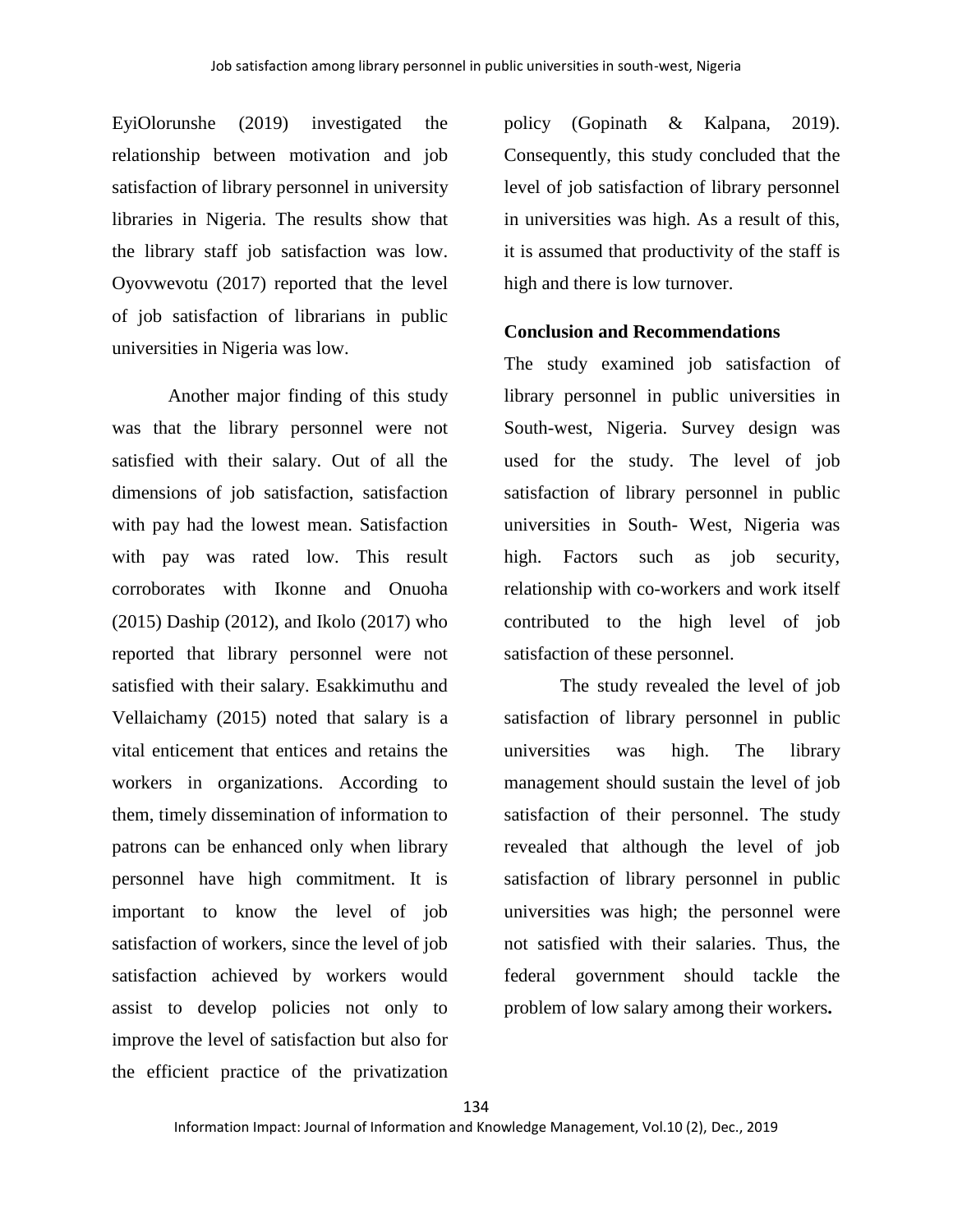## **References**

- Adigwe, I. & Oriola, J. (2015). Towards an understanding of job satisfaction as it correlates with organizational change among personnel in computer-based special libraries in South-West Nigeria. *The Electronic Library*, *33* (4), 773-794.
- Adio, G. & Popoola, S. O. (2010). Job satisfaction and career commitment of librarians in federal university libraries in Nigeria. *Library Review, 59 (3*), 175-184.
- Akintayo, O. (2018). Information culture, records management practices, work environment on job satisfaction among registry personnel in universities. (Doctoral dissertation). Babcock University, Ogun State, Nigeria.
- Akomolafe, M. (2019). Health information literacy, mobile phone use and quality of life of pregnant women in Ekiti State, Nigeria. (Doctoral dissertation). Babcock University, Ogun State, Nigeria.
- Akpa, V., Soetan, T., Nwankwere, I., & Magaji, N. (2016). An investigation of influence of job satisfaction on employees' intention to leave: an empirical study of selected private universities in South West Nigeria. *International Journal of Advanced Engineering and Management Research, 1*(5), 592-613.
- Amune, J. B. (2013). Job Motivation as a predictor of job satisfaction among professional and nonprofessional library staff in Ambrose Alli University, Ekpoma. *International Journal of Innovative Research & Development, 2* (5), 1477-1497.
- Amune, J. B. (2014). A comparative study of the determinants of job satisfaction among male and female librarians in public university libraries in Edo State of Nigeria. *International Journal of Education and Research, 2* (7), 649-660.
- Ansong, J. (2018). Job satisfaction among career records personnel in the civil service of Ghana. University of Ghana, Ghana. (MPhil Thesis).
- Ayele, D. (2014). Teachers' job satisfaction and commitment in general secondary schools of Hadiya zone, in Southern nation nationality and people of regional state (Master's thesis). Jimma University.
- Badawi, G. (2006). Factors affecting the levels of job satisfaction of female librarians in Nigeria: A test of Herzberg's hygiene/motivator factors. *Samaru Journal of Information Studies, 6 (1&2), 6-12.*
- Badia, M., & Madawaki, Z. (2016) Salary/fringe benefit as correlation of job commitment of librarians in federal university libraries in the North –Eastern, Nigeria. *Nigerian Libraries*, *49*(1 &2), 89-97.
- Baro, E., Fyneman, B., & Zoukemefa, T. (2013). Job satisfaction among cataloger librarians in

135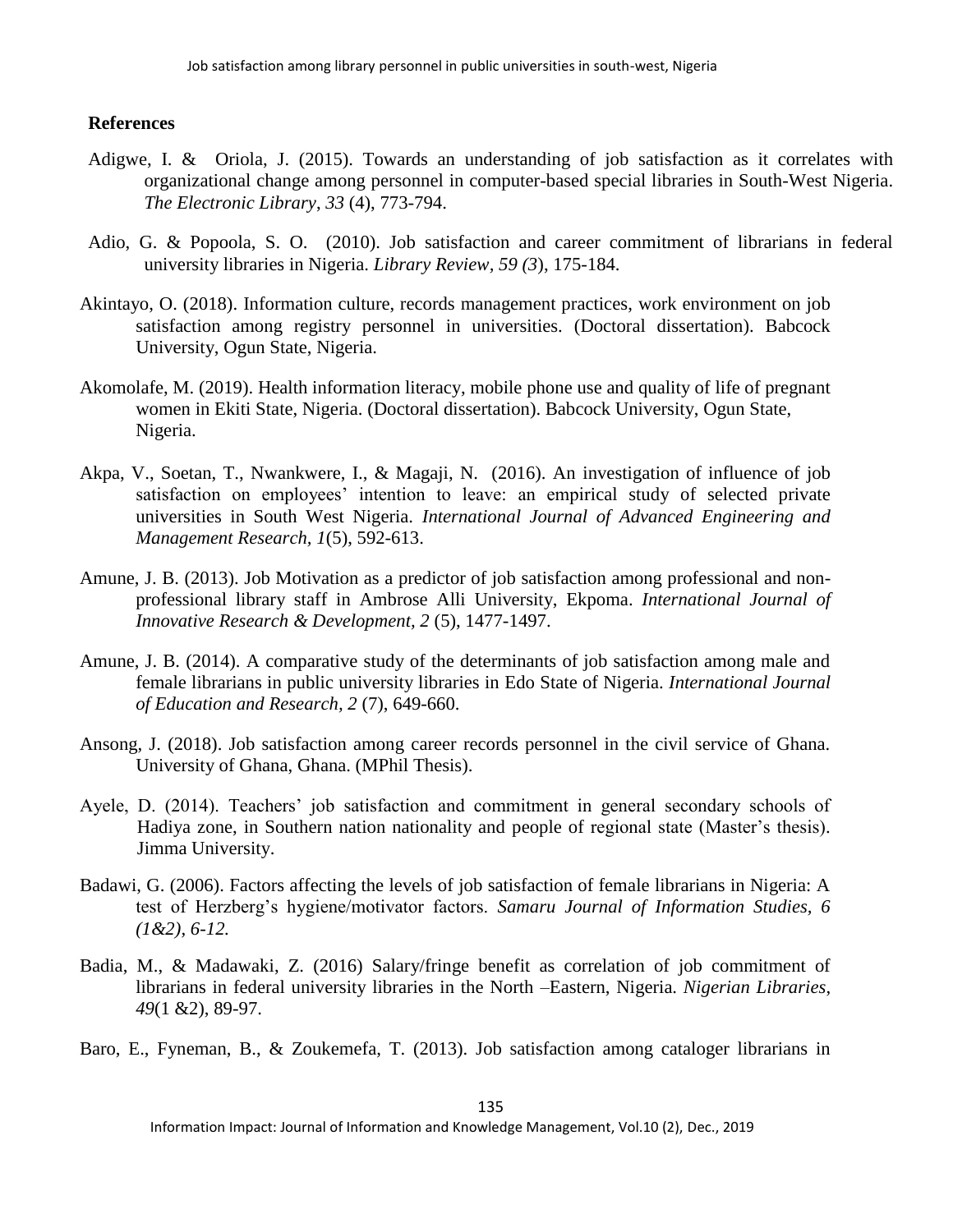university libraries in Nigeria. *Cataloging & Classification Quarterly, 51*(6), 675-696.

- Baro, E., Seimode, F., & Godfrey, V. (2014). A comparative study of job satisfaction between cataloguers in federal and private university libraries in Nigeria. *African Journal of Library, Archives and Information Science, 24(2*), 161-173.
- Bello, M. A. (2007). A survey of cataloguing practices and job satisfaction in Nigerian academic libraries. *Ghana Library Journal, 19*(2): 73-87.
- Booysen, C. (2008). A study of the relationship between job satisfaction experienced by employees within a retail company and their organizational citizenship behavior. (Master's thesis), University of the Western Cape.
- Chuks-Ibe, P. & Ozioko, R. (2014). Problems militating against job satisfaction among librarians in academic libraries in Niger state, Nigeria. *The Information Technologist, 11*(1).
- Daship, N. (2012). Job satisfaction and job performance of library personnel of national library of Nigeria. (Master's thesis). University of Nigeria, Nigeria.
- Ekere, J., & Ugwu, I. (2011). Influence of age, gender and working experience on librarians' job satisfaction in University libraries in Nigeria. *Information Impact: Journal of Information and Knowledge Management, 2*(1), 1-14.
- Esakkimuthu, C., & Vellaichamy, A. (2015). Job satisfaction among the library professionals in engineering institutions: An empirical study. *International Journal of Digital Library Services, 5* (1), 22 – 37.
- Ezeamama, I. G. (2019). Job satisfaction and employee productivity in Anambra state Nigeria *European Journal of Research in Social Sciences. 7* (2), 1-13.
- Gopinath, R., & Kalpana, R*.* (2019). Employees' job satisfaction working at hospitals in Perambalur district. *Journal of emerging technologies and innovative research, 6*(4), 220- 225.
- Hart G. (2010). Job satisfaction in a South African academic library in transition. *Journal of Academic Librarianship 36(1*): 53–62.
- Idiegbeyanose, J. (2017). Leadership style, organizational culture and staff motivation as correlates of job satisfaction and turnover intention in private university libraries in South-West, Nigeria. (Doctoral dissertation). Babcock University, Ogun State, Nigeria.
- Idiegbeyanose, J. (2018). An investigation on the nexus between leadership style and job satisfaction of library staff in private university libraries South-West, Nigeria. *Library Philosophy and Practice (e-journal).*
- Idiegbeyan-Ose, J., Opeke, R., Aregbesola, A., Owolabi, S., & Eyiolorunshe, T. (2019). Relationship between motivation and job satisfaction of staff in private university libraries,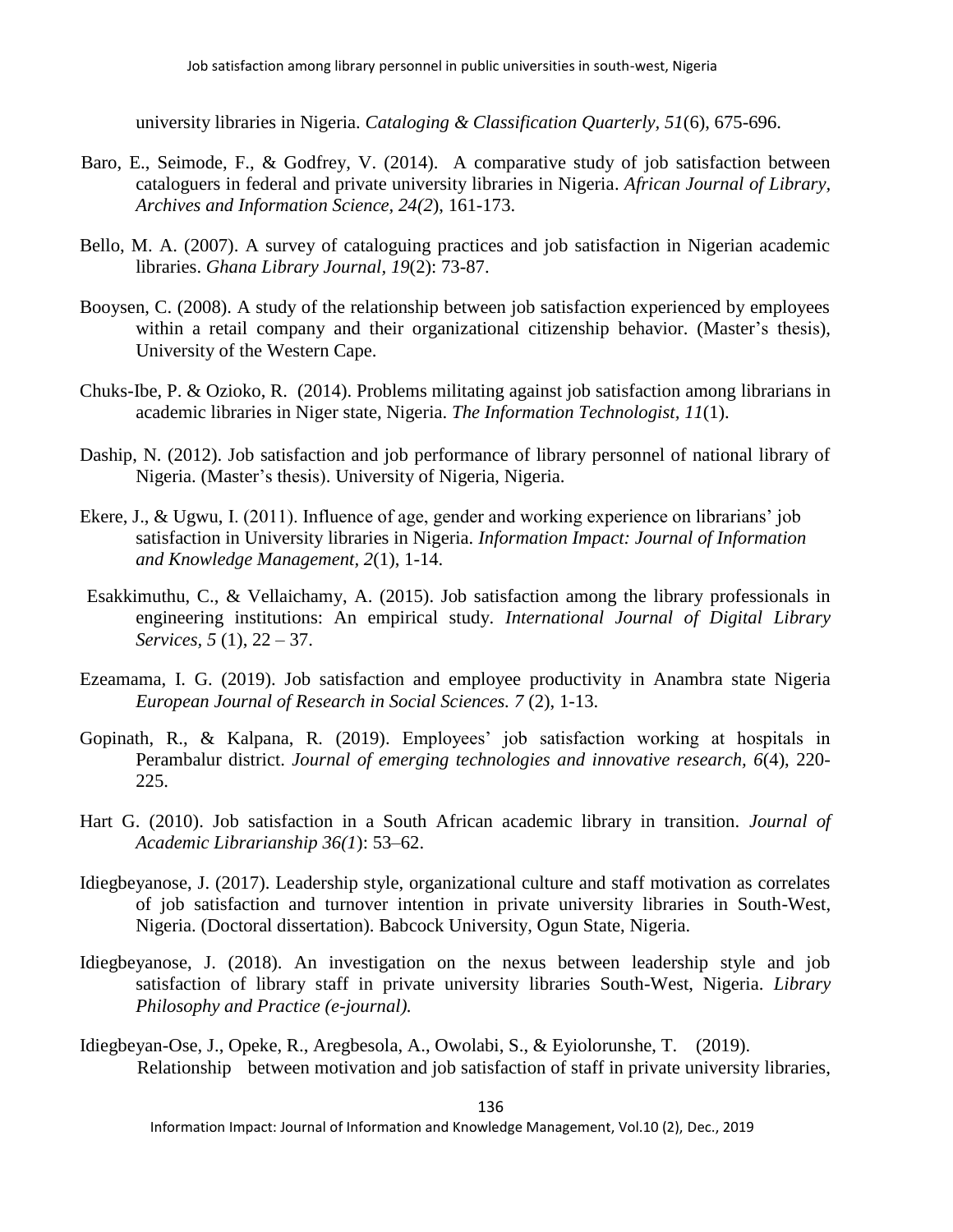Nigeria. *Academy of strategic management, 18*(1), 1-13.

- Igbashal, A., Beetseh, K., & Kumba, L. (2016). Factors affecting librarians job satisfaction in federal University of Agriculture, Makurdi. Library. *Inter. J. Acad. Lib. Info. Sci. 4*(9), 264- 270.
- Igbeneghu, B., & Popoola, S. (2011). Influence of locus of control and job satisfaction on organizational commitment: a study of medical records personnel in University teaching theory. *Library Philosophy and Practice*.
- Igbokwe, P. (2011). Job satisfaction and performance of librarians in federal university libraries in South East Nigeria. (Master's thesis). University of Nigeria, Nsukka.
- Ikolo, V. (2017). Influence of job Satisfaction on job performance: A study of teacher librarians in Delta State Nigeria. *Journal of Information and Knowledge Management.8* (4), 43 – 50.
- Ikonne, C. & Onuoha, U. (2015). Factors influencing job satisfaction of librarian in federal and state university libraries in Southern Nigeria. *Open Access Library Journal, 2*(2), 1-9.
- Ikonne, C. & Haliso, Y. (2014). Influence of spatial comfort and environmental workplace ergonomics on job satisfaction of librarians in the Federal and State University Libraries in Southern Nigeria. *Open Access Library Journal*, *1*, 1-10
- Kolo, E.S. (2018). Job satisfaction among healthcare workers in a tertiary center in Kano, Northwestern Nigeria. *Niger J Basic Clin Sci,* (15), 87-91.

Leysen, J., & Boyston, J. (2009). Job satisfaction among academic cataloger librarians. *College & Research Libraries,* 273*-297.*

Mabaso, C., & Dlamini, B. (2017). Impact of compensation and benefits on job satisfaction. *Research Journal of Business Management. 11* (2), 80-90.

- Ogunnaike, O., Ekweme, B., Adeyemo, O., & Okedurum, D. (2017) The Frederick Herzberg two factor theory of job satisfaction and its application to business research. *In: CUCEN 2017,* Covenant University, Ota.
- Ola, C. O. & Adeyemi, B. (2012). Motivation, job satisfaction and service delivery: mid-level staff at Kenneth Dike library, university of Ibadan, Nigeria. *Library Philosophy and Practice (e-journal)*.

Oluchi, N. (2012). Job satisfaction among librarians in academic libraries in Niger state, Nigeria. (Master's thesis). University of Nigeria, Nsukka.

Omolase, C.O. (2008). Job satisfaction amongst medical practioners in a Nigerian community. *Nigerian Hospital Practice, 2*(1), 80-84.